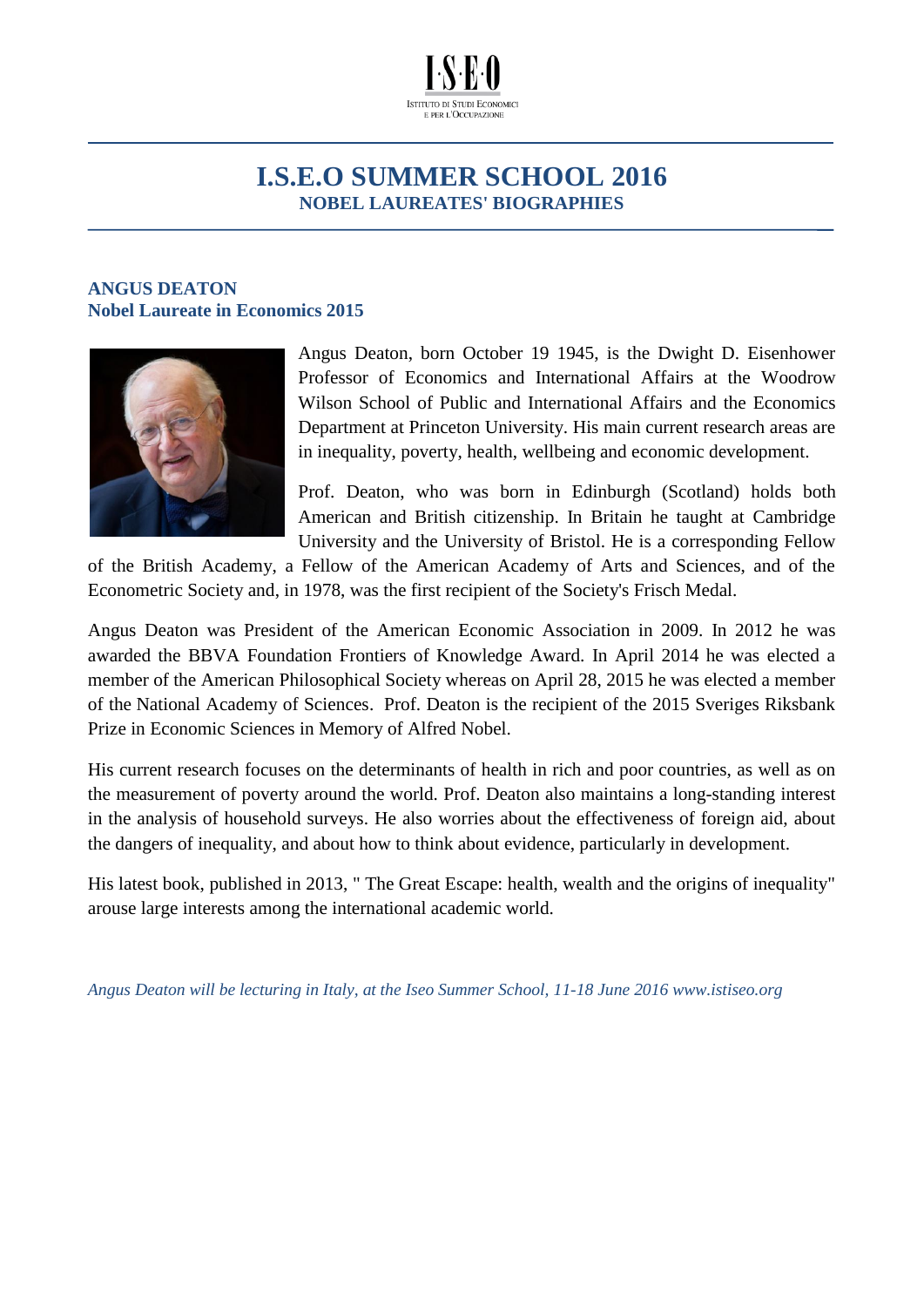

## **MICHAEL SPENCE Nobel Laureate in Economics 2001**



Michael Spence, born November 7 1943, is an American-born and Canadian-raised world-renowned economist. Spence earned his undergraduate degree summa cum laude in philosophy at Princeton University in 1966 and was selected for a Rhodes scholarship. Two years later he was awarded a B.S. -M.A. in mathematics from Oxford and in 1972 he earned his Ph.D. in economics at Harvard University.

From 1973 to 1975, he was an Associate Professor of Economics at Stanford. At Harvard, he served as professor of Economics and Business Administration from 1975 to 1990. There he also held a joint

appointment in the Business School and the Faculty of Arts and Sciences. He was appointed both chairman of the Economics Department and George Gund Professor of Economics and Business Administration in 1983. From 1984 to 1990 Spence served as the Dean of the Faculty of Arts and Sciences at Harvard and from 1990 to 1999 he served as dean of the Stanford Business School.

At the moment, Spence is Professor of Economics at NYU's Stern School of Business, Distinguished Visiting Fellow at the Council on Foreign Relations, Senior Fellow at the Hoover Institution at Stanford University, Academic Board Chairman of the Fung Global Institute in Hong Kong and Chair of the World Economic Forum Global Agenda Council on New Growth Models. He was the chairman of the independent Commission on Growth and Development, an international body that from 2006-2010 analyzed opportunities for global economic growth

In 2001, Spence received, along with George A. Akerlof and Joseph E. Stiglitz, the Nobel Prize in Economic Sciences. It was awarded to them for their work on the dynamics of information flows and market development. Spence has furthermore been awarded the John Kenneth Galbraith Prize for excellence in teaching and the John Bates Clark medal for "significant contribution to economic thought and knowledge." The Clark Medal, awarded every two years to an economist under the age of 40, is one of the most prestigious awards in the field of economics.

Amongst his other achievements, Spence is the author of the book, 'The Next Convergence: The Future of Economic Growth in a Multispeed World,' (Ferrar, Straus and Giroux, May 2011). Spence writes monthly columns for Project Syndicate, a prestigious forum that publishes commentaries by thinkers and world leaders. In addition, he also writes occasional op-ed pieces in the Financial Times and other major newspapers and forums. The governments of China and India rely on Spence as an advisor on matters related to growth, development and structural change. He is a known lecturer on the developing countries, their evolving structure and prospects for the global economy.

*Michael Spence will be lecturing in Italy, at the Iseo Summer School, 11-18 June 2016 www.istiseo.org*